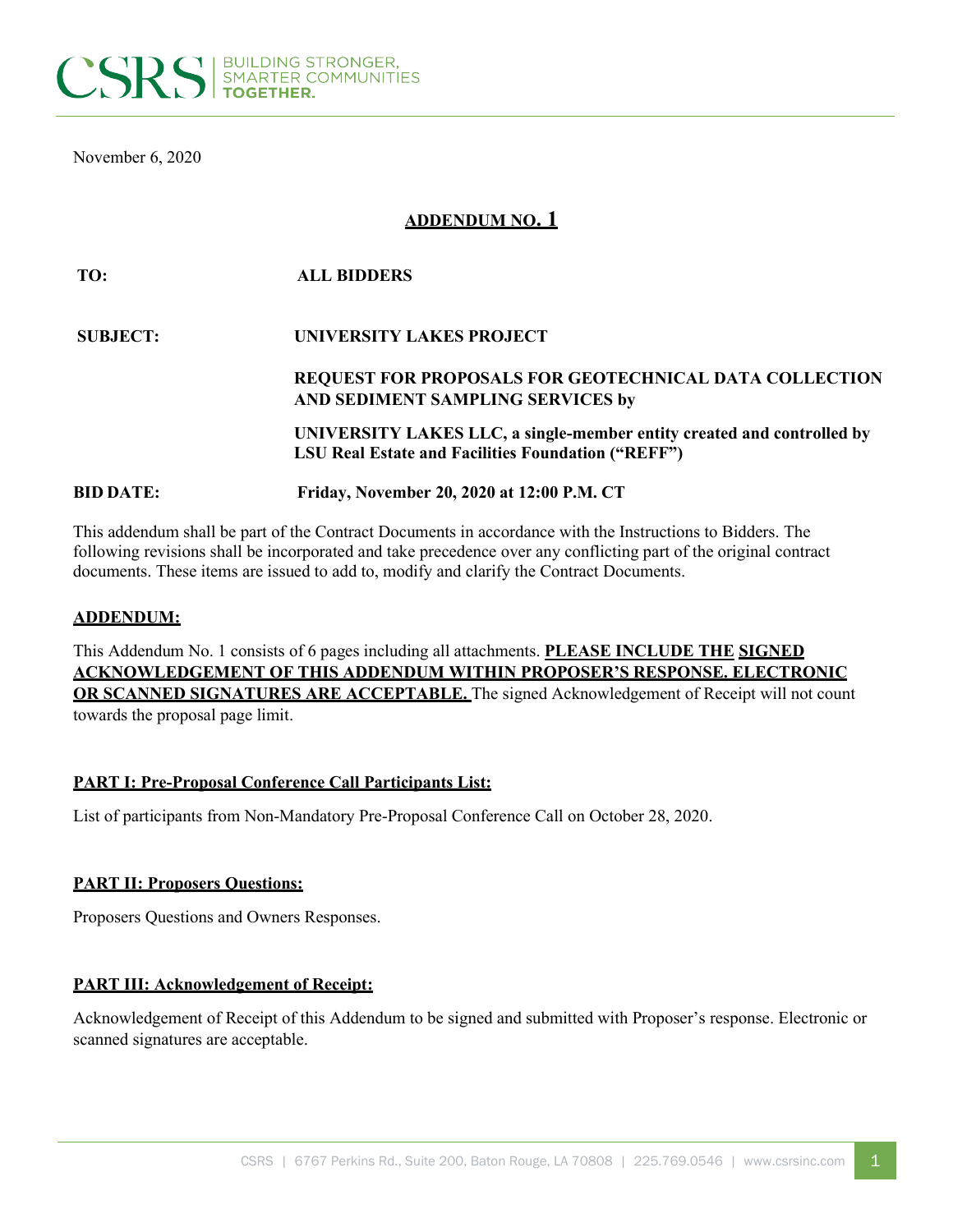# **PART I: Pre-Bid Conference Participant List:**

# **UNIVERSITY LAKES PROJECT GEOTECHNICAL DATA COLLECTION AND SEDIMENT SAMPLING SERVICES** Wednesday, October 28, 2020 at 1:00 P.M. CT

### **PARTICIPANT LIST**

The list below includes information submitted by participants when registering for the Pre-Proposal Conference Call.

| <b>Name</b>               | Company                                | Email                            |
|---------------------------|----------------------------------------|----------------------------------|
| Mark Goodson              | B&D/CSRS                               | mark.goodson@csrsinc.com         |
| Seth Mosby                | Quality Engineering & Survey (QES)     | smosby@qesla.com                 |
| Deborah Jones             |                                        |                                  |
| <b>Samuel Best</b>        | Anchor QEA                             | sbest@anchorqea.com              |
| Lauren Ortego             | Fenstermaker                           | lauren@fenstermaker.com          |
| Cade E. (Eddy) Carter     | <b>Gulf South Research</b>             | Eddy@gsrcorp.com                 |
| DJuana Beason             | Terracon                               | DJuana.Beason@terracon.com       |
| James Andermann           | <b>B&amp;D/CSRS</b>                    | james.andermann@csrsinc.com      |
| Marcy Beasley             | Volkert, Inc.                          | marcy.beasley@volkert.com        |
| Jack Koban                | Fugro                                  | JKoban@fugro.com                 |
| G 101                     |                                        |                                  |
| Ryan Roppolo              | <b>B&amp;D/CSRS</b>                    | ryan.roppolo@csrsinc.com         |
| <b>Walter Dinicola</b>    | Anchor QEA                             | wdinicola@anchorqea.com          |
| Michael Petty             | Quality Engineering & Survey (QES)     | MPetty@qesla.com                 |
| Chad Poche                | Gulf South Engineering & Testing, Inc. | cpoche@gulfsoutheng.com          |
| Justin B.                 |                                        |                                  |
| Shannon Blakeman          | <b>CARBO Landscape Architecture</b>    | sblakeman@carbo-la.com           |
| <b>Gregory Mattson II</b> | S&ME, Inc.                             | gmattson@smeinc.com              |
| Matt Salmon               | Volkert, inc.                          | matt.salmon@volkert.com          |
| Mary Field                | <b>Compliance Consultants</b>          | mfield@complianceconsultants.org |
| Leu Anne Greco            | <b>LSU</b> Foundation                  | lgreco@lsufoundation.org         |
| Josef Hoffmann            | Anchor QEA                             | jhoffmann@anchorqea.com          |
| <b>Patrick Martin</b>     | <b>LSU</b>                             | pmartin@lsu.edu                  |
| Traci Birch               | LSU - Coastal Sustainability Studio    | tbirch@lsu.edu                   |
| Ryan Williamson           |                                        |                                  |
| Chris Barnes              | <b>SCAPE LANDSCAPE</b>                 | chris@scapestudio.com            |
| Lance LaPlace             | Quality Engineering & Survey (QES)     | llaplace@qesla.com               |
| Kelly Rhodes              |                                        |                                  |
| Julian Sagastume          | B&D/CSRS                               |                                  |
| <b>Brandon Hebron</b>     | Atlas                                  | brandon.hebron@oneatlas.com      |

**End of Section**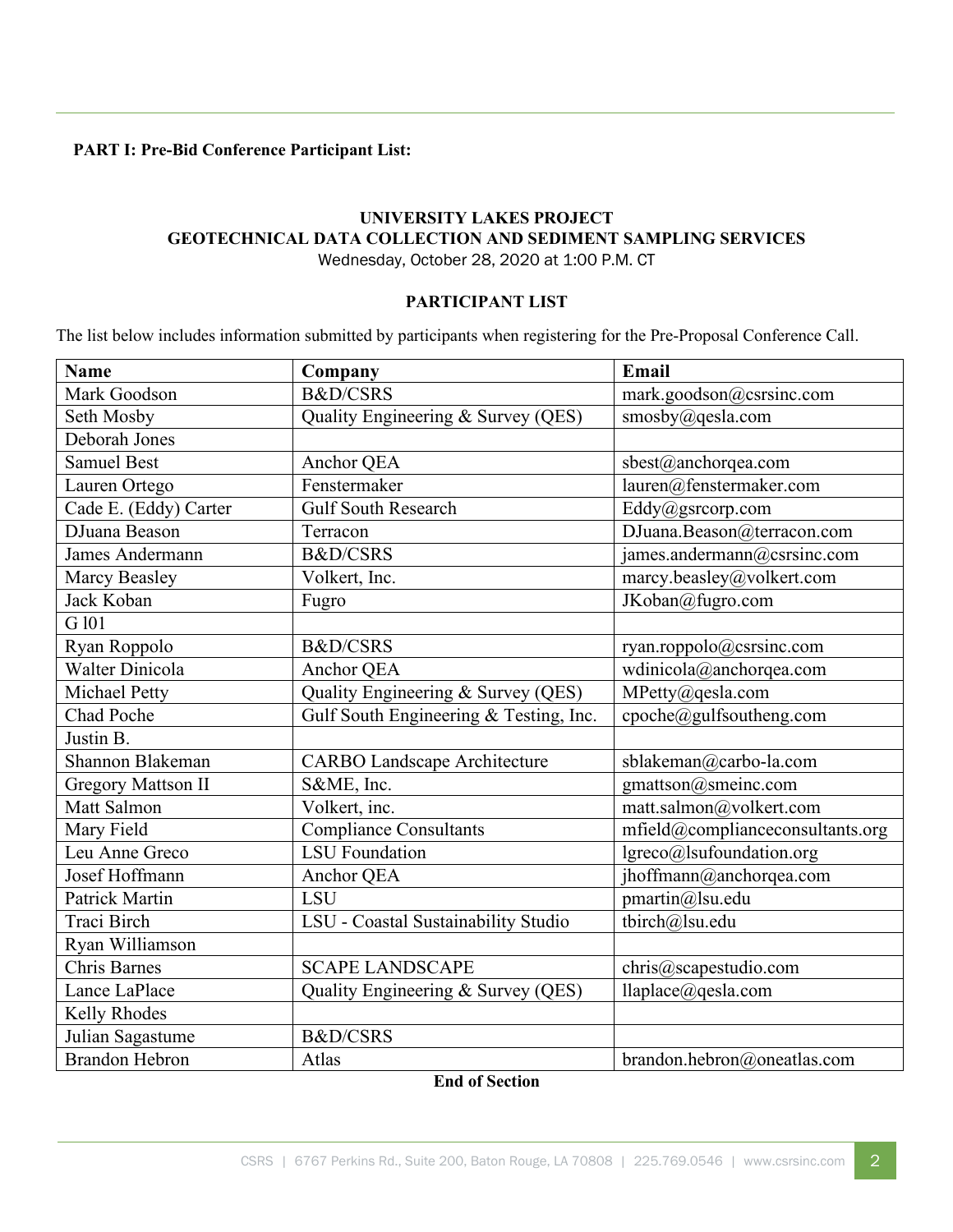### **PART II: Proposers Questions:**

## **COMMENTS & QUESTIONS:** As points of clarification

- 1. QUESTION: What is the average depth of the lakes? *RESPONSE:* Please refer to www.csrsinc.com/lakes for the "Master Plan Info" link.
- 2. QUESTION: Two lakes are accessible by existing boat ramps. How do you access the other lakes? *RESPONSE:* All lakes are accessible by public roads and right of way servitudes.
- 3. QUESTION: Are limitation caused by landowners foreseen? *RESPONSE:* No, Lease agreement will provide the consulting team with proper access.
- 4. QUESTION: On page 4 under "Requirements" is the list or table priority? *RESPONSE:* Table
- 5. QUESTION: Will the results of the bathymetric and stumps findings be available prior to the survey? *RESPONSE:* The bathymetric and stumps findings will not be available prior to the RFP submittal date of November 20, 2020. Please include a workplan outlining the preferred timing and methodology.
- 6. QUESTION: How will the geotechnical services be conducted without the engineer? *RESPONSE*: The existing program management team will provide necessary coordination.
- 7. QUESTION: Are we stamping the design drawings? *RESPONSE:* No
- 8. QUESTION: Will placement areas be identified along the edges? *RESPONSE:* No, the consulting team will need to provide recommended placement areas within the workplan. Placement areas will be determined during the contract negotiation phase.
- 9. QUESTION: It was stated during the call that University Lakes LLC (UL) would obtain a lease for all 6 lakes that it would hold throughout the duration of the project. What permits will need to be obtained and with who would coordination need to be conducted? Similarly, with who would coordination for access need to be conducted?

*RESPONSE:* The existing program management team will provide permitting coordination. The consulting team is expected to provide necessary documents to support permitting efforts.

- 10. QUESTION: Can you confirm that the testing schedule listed in the narrative (page 4, Requirements Item 2) is the ruling schedule and not the table listed below Item 2? *RESPONSE:* Please see question 4 of this addendum.
- 11. QUESTION: The table lists additional hydrocarbon parameters that are not mentioned in the narrative (page 4, Requirements Item 2) DRO, ORO, GRO, Aliphatic and Aromatic. Are those parameters included in the COC also?

*RESPONSE:* Please see question 4 of this addendum. Final parameters will be determined during the contract negotiation phase.

- 12. QUESTION: We plan to use a local laboratory in Baton Rouge, however they only perform lead analysis by Method 6020. Would that be acceptable? *RESPONSE:* All the disposal materials will have to comply with applicable local, state and federal environmental regulations.
- 13. QUESTION: For the sediment samples will Encores or Terracore kits be required?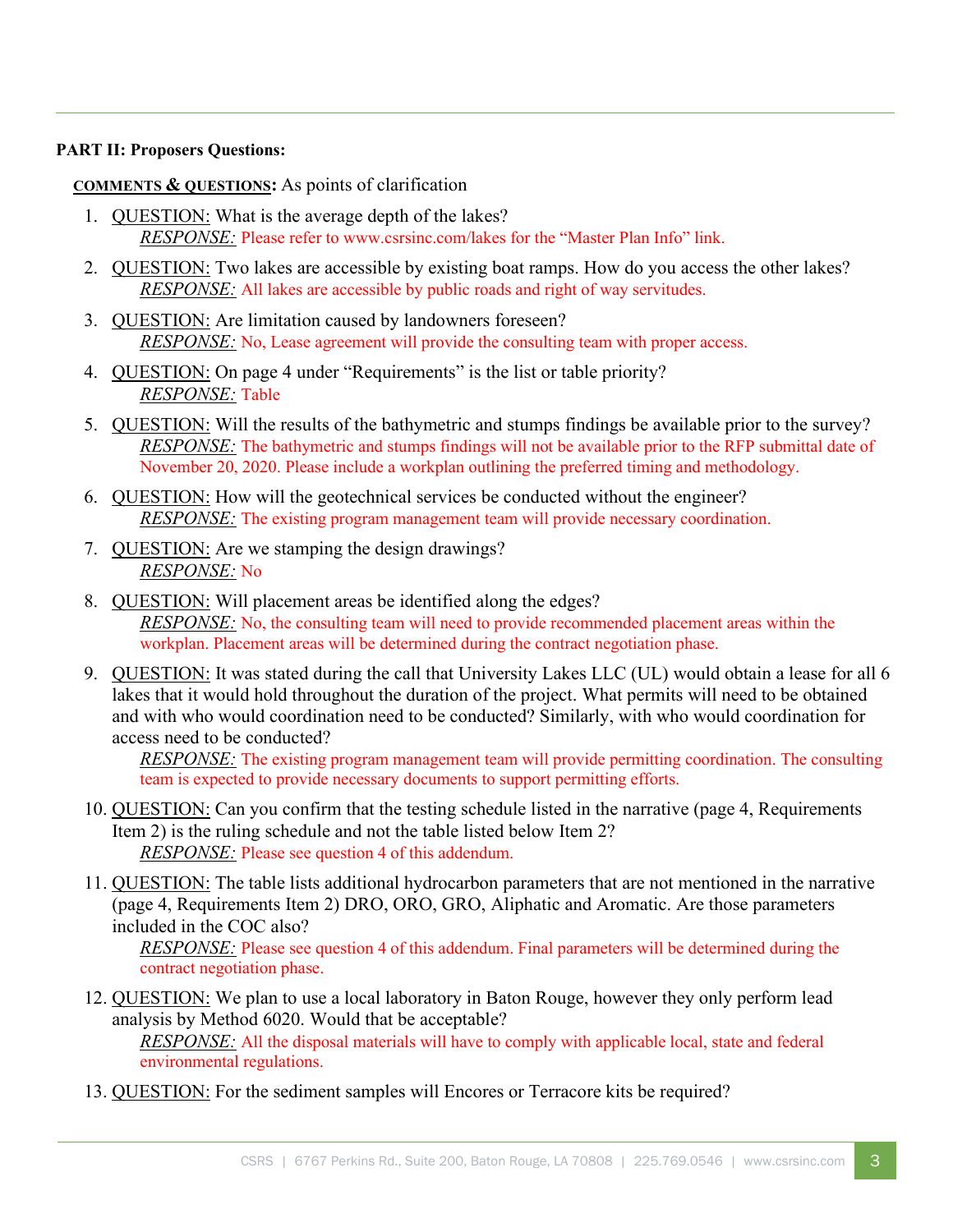*RESPONSE:* Please include a workplan outlining the appropriate sampling to comply applicable local, state and federal environmental regulations.

- 14. QUESTION: For the RECAP Report, do you need a "Level 4" data package? *RESPONSE:* To be determined based on data points and collaboration with LDEQ.
- 15. QUESTION: Would a phased approach be considered in which the bathymetric and stump survey results be delivered ahead of mobilization for the geotechnical data collection task? Survey results could help further refine the Geotech scope?

*RESPONSE:* Please include a workplan outlining the preferred methodology and include the cost within the unit cost per boring.

- 16. QUESTION: Will the surveyor be performing a magnetometer survey in boring locations? This would require Geotech to mobilize after the mag survey? *RESPONSE:* Please include a workplan outlining the preferred methodology and include the cost within the unit cost per boring.
- 17. QUESTION: Can the number of sampling locations for the lake bottom fluff be increased? *RESPONSE:* Responses to the RFP shall be based on the suggested number of sampling locations. Additional sampling may be required throughout the lifecycle of the project. Rates and prices for additional sampling will be determined during the contract negotiation phase.
- 18. QUESTION: What type of dredging equipment will be used? Cutter-head, dragline, excavator? *RESPONSE:* To be determined.
- 19. QUESTION: Are there any suggested placement areas or more importantly, are there any placement areas that are off limits? This may help better select the deeper boring locations? *RESPONSE:* Please see question 8 of this addendum.
- 20. QUESTION: What is the desired placement methodology? E.g. building containment dikes to dewater, disposing of offsite? *RESPONSE:* To be determined.
- 21. QUESTION: What is the desired end use? E.g. compacted and used for a park, vegetative plantings, additional beach spaces? *RESPONSE:* Please refer to www.csrsinc.com/lakes for the "Master Plan Info" link.
- 22. QUESTION: Will the lakes be excavated/dredged to a certain uniform elevation? Or will 5' of material be removed everywhere? Is this the same for all lakes? *RESPONSE:* Please refer to www.csrsinc.com/lakes for the "Master Plan Info" link.
- 23. QUESTION: Regarding questions 10-14 above: Will coordination with the selected design firm be allowed to better refine the geotechnical investigation plan? *RESPONSE:* Yes. The existing program management team will provide coordination services.
- 24. QUESTION: On the Geotechnical data and sediment sampling scope, is the final report intended to be strictly a data summary or do you intend to include any preliminary engineering design recommendations? As I interpret the RFP, there is not a specific request for strength profiles or other information beyond a summary of test results and possibly boring logs?

*RESPONSE:* A complete report complete with profiles, summary test results, boring logs and recommendations will be required.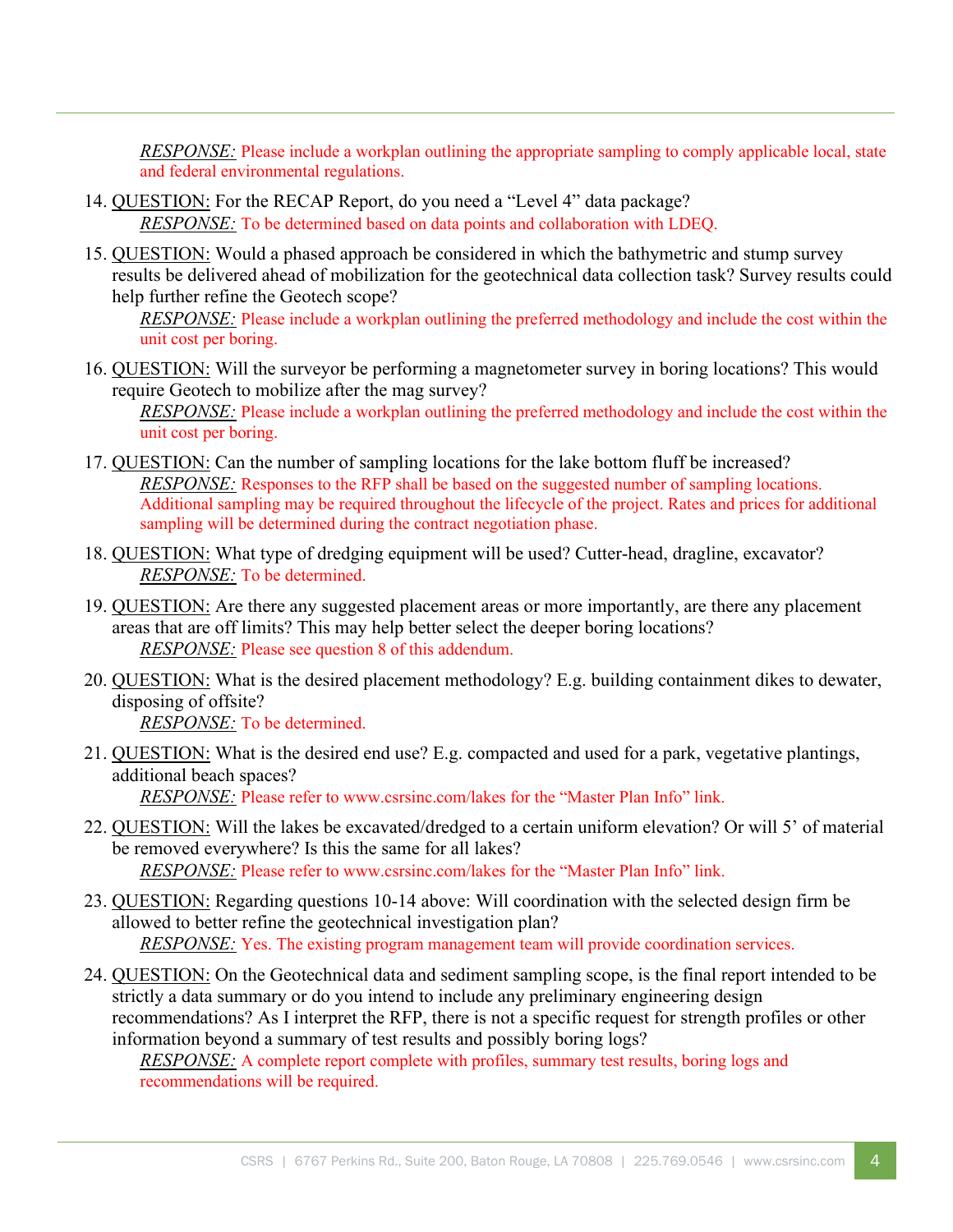25. QUESTION: As I interpret the suggested scope, the six 20-ft borings are intended to evaluate temporary dredge spoil placement locations. Are there locations already in mind for placement or should we locate the borings based on presumed locations to be revised through consultation with the advisory team subsequent to award?

*RESPONSE:* Please see question 8 of this addendum.

26. QUESTION: It is my understanding that a series of bridges and manmade fill and greenspace features are part of the overall plan. These would of course require a more in-depth geotechnical exploration and design scope. Will those be packaged together in subsequent solicitations to a turnkey team or is there a plan for future stand-alone geotechnical contracts to meet the design requirements of those anticipated features?

*RESPONSE:* Responses to the RFP shall be based on the suggested number of sampling locations. Additional sampling may be required throughout the lifecycle of the project. Rates and prices for additional sampling will be determined during the contract negotiation phase.

- 27. QUESTION: RFP specifies drilling 6 borings within 50 feet of the bank and within the lakes for settlement analyses. Curious as to what is proposed that would create settlement within the lakes? Should these borings be performed on the banks - on land – and not in the lakes? *RESPONSE:* Please refer to www.csrsinc.com/lakes for the "Master Plan Info" link.
- 28. QUESTION: For all borings, what sample interval is expected continuous full depth, continuous upper 10 feet and then 5 foot centers, 5 foot centers full depth, etc? *RESPONSE:* Continuous full depth.
- 29. QUESTION: How many consolidation tests are expected to be performed within the 6 "near shore" borings? One per boring?

*RESPONSE*: Please include a workplan outlining the preferred methodology and include the cost within the unit cost per boring.

- 30. QUESTION: For 3, what sample depth is needed for the consolidation tests? *RESPONSE:* Please include a workplan outlining the preferred methodology and include the cost within the unit cost per boring.
- 31. QUESTION: Is only one chemical test per boring from the 20 "lake borings" required? *RESPONSE:* Please include a workplan outlining the preferred methodology and include the cost within the unit cost per boring.
- 32. QUESTION: For 5, what depth for testing is required? *RESPONSE:* Please include a workplan outlining the preferred methodology and include the cost within the unit cost per boring.

End of Section